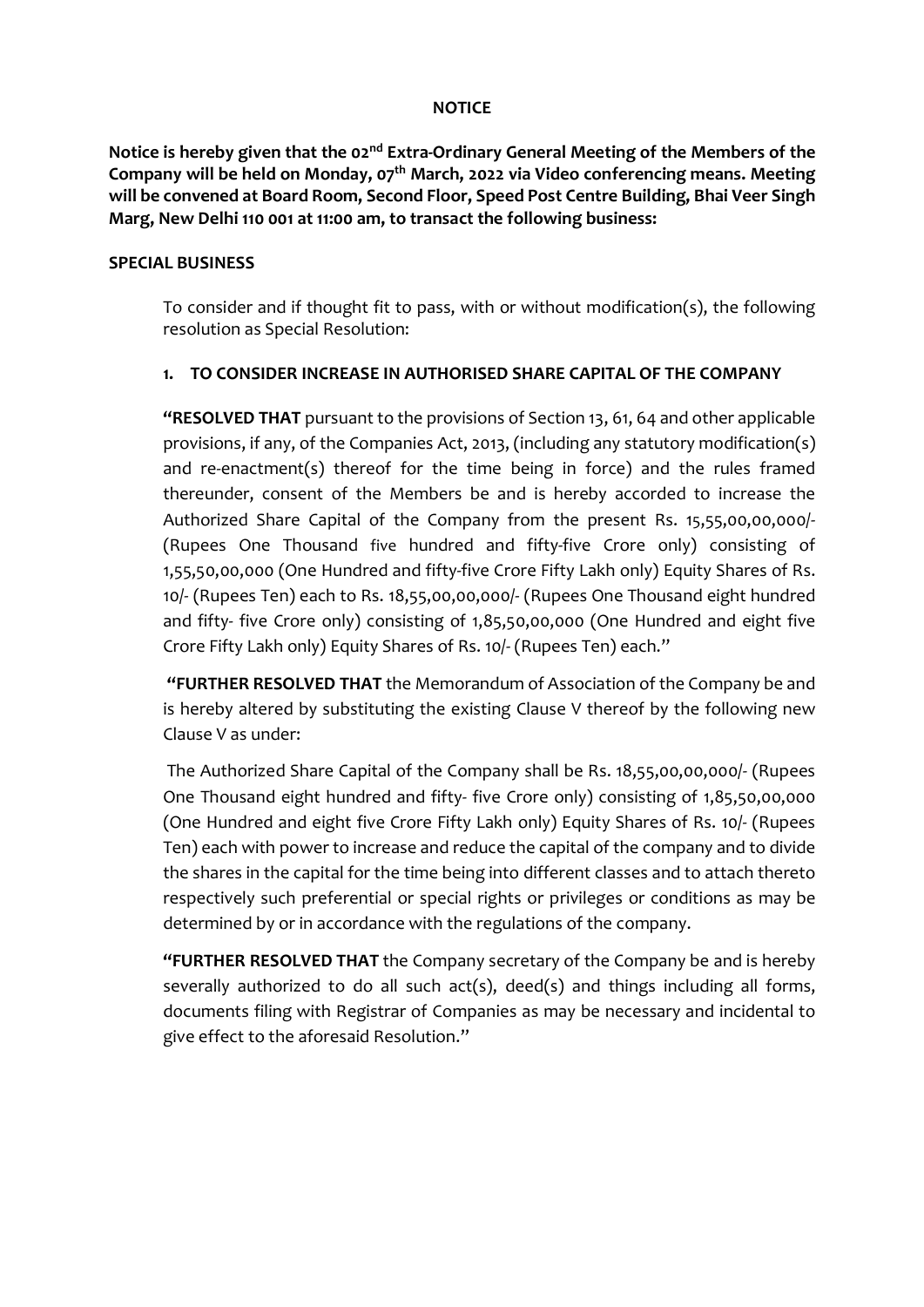### 2. TO CONSIDER ALTERATION IN THE ARTICLES OF ASSOCIATION OF THE COMPANY

"RESOLVED THAT pursuant to provisions of section 14 of the Companies Act, 2013 (including any amendments thereto or re-enactment thereof) (the "Act") read with rule 33 of the Companies (Incorporation) Rules, 2014 and subject to the approval of shareholders and subject to such other approvals, permission and consents as may be required, the articles of association of the Company be and are hereby altered as under:

1. Delete the entire Article 151b

Clause No. 151 (b) The Board shall appoint one of its Directors as Managing Director who shall be entrusted with the management of the whole of the affairs of the Company and he shall exercise his powers subject to the superintendence, control and direction of the Board.

2. Amend Article 157 as mentioned below

#### Old Clause No. 157:

The part-time Chairman, Managing Director and the whole-time director shall receive such salary and allowances as may be determined by the Central Government in accordance with the Act and the 1949 Act.

### Amended Clause No. 157.

The part-time Chairman, Managing Director and the whole-time director shall receive such salary and allowances as may be determined by the Central in consultation with the Reserve Bank of India and in accordance with the Act and the 1949 Act.

"FURTHER RESOLVED THAT the Company secretary of the Company be and is hereby severally authorized to do all such act(s), deed(s) and things including all forms, documents filing with Registrar of Companies as may be necessary and incidental to give effect to the aforesaid Resolution."

 $Sd$ 

Place: New Delhi Date : 11.02.2022

 Priyanka Bhatnagar Company Secretary FCS 8657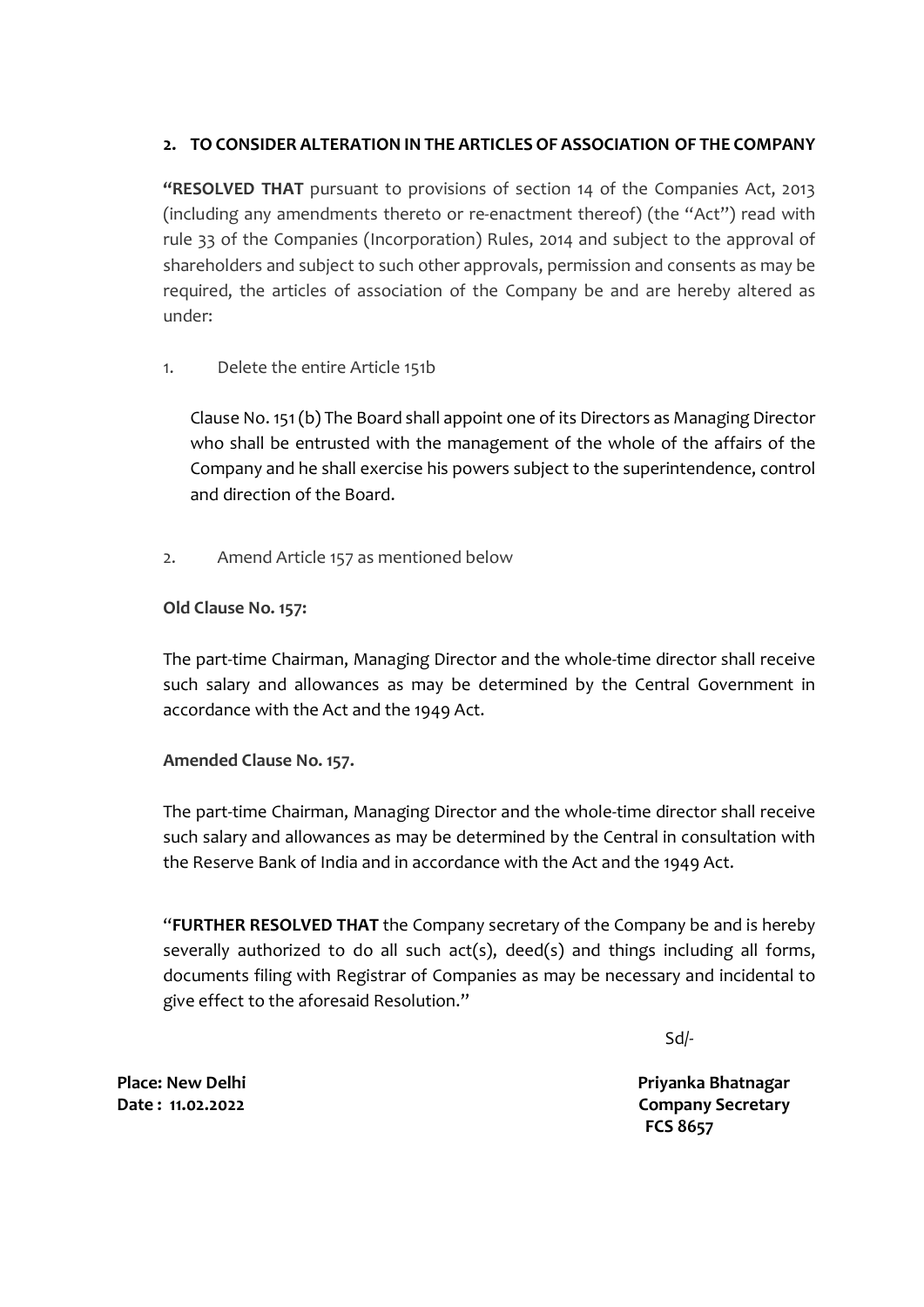To,

- 1. All the Members of IPPB
- 2. All Directors of IPPB

#### NOTES:

1. A member entitled to attend and vote at the meeting is entitled to appoint one or more proxies to attend and vote on a poll instead of himself. A proxy need not be a member. Proxies in order to be effective must be received by the company not less than 48 hours before the time for holding the meeting. In case a proxy is proposed to be appointed by a member holding more than 10% of the total share capital of the company carrying voting rights, then such proxy shall not act as a proxy for any other person or shareholder.

Corporate members intending to send their authorised representative(s) are required to send a duly certified copy of the Board Resolution authorizing their representative(s) to attend and vote at the Annual General Meeting.

- 2. Members are requested to immediately inform the Company of their change of address.
- 3. Explanatory Statement as required under Section 102 of the Companies Act, 2013, in respect of Ordinary Business is annexed hereto.
- 4. The Register of Members and Share Transfer Books of the Company will remain closed from 10.02.2022, to 15.02.2022 (both days inclusive).
- 5. Documents referred to in the accompanying Notice and the Explanatory Statement are open for inspection at the Registered Office of the Company during normal business hours (10:00 am to 6:00 pm) on all working days except Saturdays and Sundays (including Public Holidays) up to the date of the Annual General Meeting.
- 6. The Register of Directors and Key Managerial Personnel and their shareholding maintained under Section 170 of the Companies Act, 2013 & the Register of Contracts or arrangements, maintained under Section 189 of the Companies Act, 2013 will be available for inspection by the members at the AGM venue.
- 7. Pursuant to Section 139(5) read with Section 142 of the Companies Act, 2013, the Auditors of a Government Company are appointed or reappointed by the Comptroller and Auditor General (C&AG) of India and their remuneration is to be fixed by the Company in the Annual General Meeting. The members may authorise the Board to fix an appropriate remuneration of Auditors for the financial year 2017-18 after taking into consideration the increase in volume of work etc.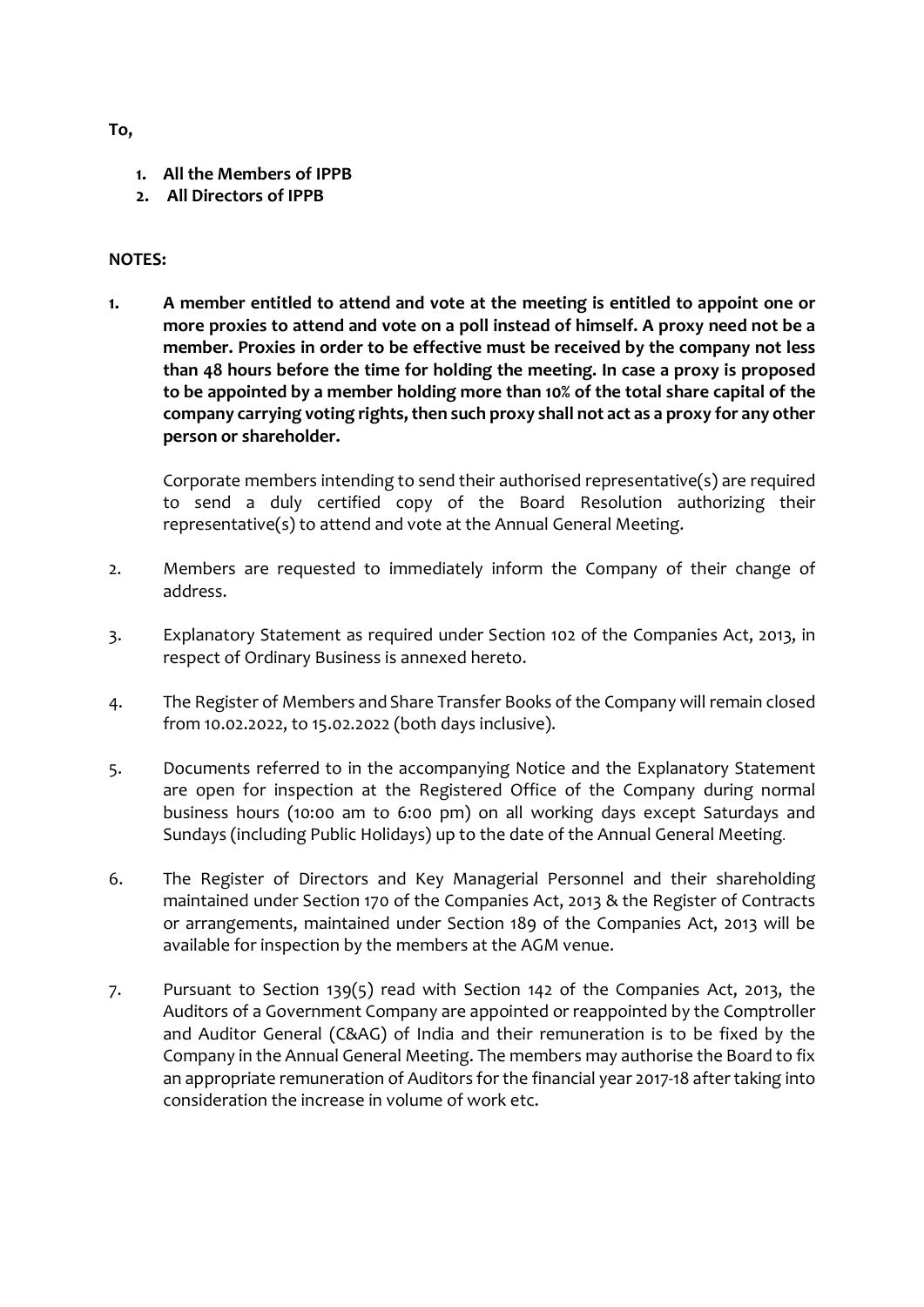- 8. Consent for the shorter notice has been obtained as per the provisions of Section 101 of the Companies act, 2013.
- 9. None of the Directors of the Company in any way related to each other.

#### EXPLANATORY STATEMENT PURSUANT TO SECTION 102(1) OF THE COMPANIES ACT, 2013:

#### ITEM NO. 1

Vide letter dated 21st January, 2022, the competent authority has accorded the approval to transfer funds to the tune of 133 Crores to IPPB from funds allocated for the Year 2021-22. Also as per the second Revised Cost Estimate (RCE) recommended by PIB, we are expecting another infusion of Rs.200 crore before the end of this financial year and another 200 crore in the beginning of next financial year, once the RCE is approved by the Cabinet.

Thus it is proposed to increase the Authorised Capital of the Bank atleast by Rs. 300 crores to cover other upcoming allotments.

The Current Authorized Capital of the Company is present Rs. 15,55,00,00,000/- (Rupees One Thousand five hundred and fifty five Crore only) consisting of 1,55,50,00,000 (One Hundred and fifty five Crore Fifty Lakh only) Equity Shares of Rs. 10/- (Rupees Ten) each and the paid up share capital of the Company is Rs. 13,22,00,00,000/- (Rupees One Thousand three hundred and twenty two Crore only) consisting of 1,32,20,00,000 (One Hundred and thirty two Crore twenty Lakh only) Equity Shares of Rs. 10/- (Rupees Ten) each. The Company proposes to increase its authorized share capital to Rs. 18,55,00,00,000/- (Rupees One Thousand eight hundred and fifty- five Crore only) consisting of 1,85,50,00,000 (One Hundred and eight five Crore Fifty Lakh only) Equity Shares of Rs. 10/- (Rupees Ten) each to facilitate fund raising in future via further issue of equity shares of the company.

The increase in the Authorised Share Capital of the Company will also require consequential amendment in the Clause V of the Memorandum of Association of the Company.

Pursuant to Section 13 and 61 the Companies Act, 2013, alteration of the Capital Clause requires approval of the members of the Company.

The Directors recommend the Resolution set out in the Notice for the approval of the Members.

No Director, Manager, other key managerial personnel and relatives of the same are concerned or interested in the passing of this Resolution.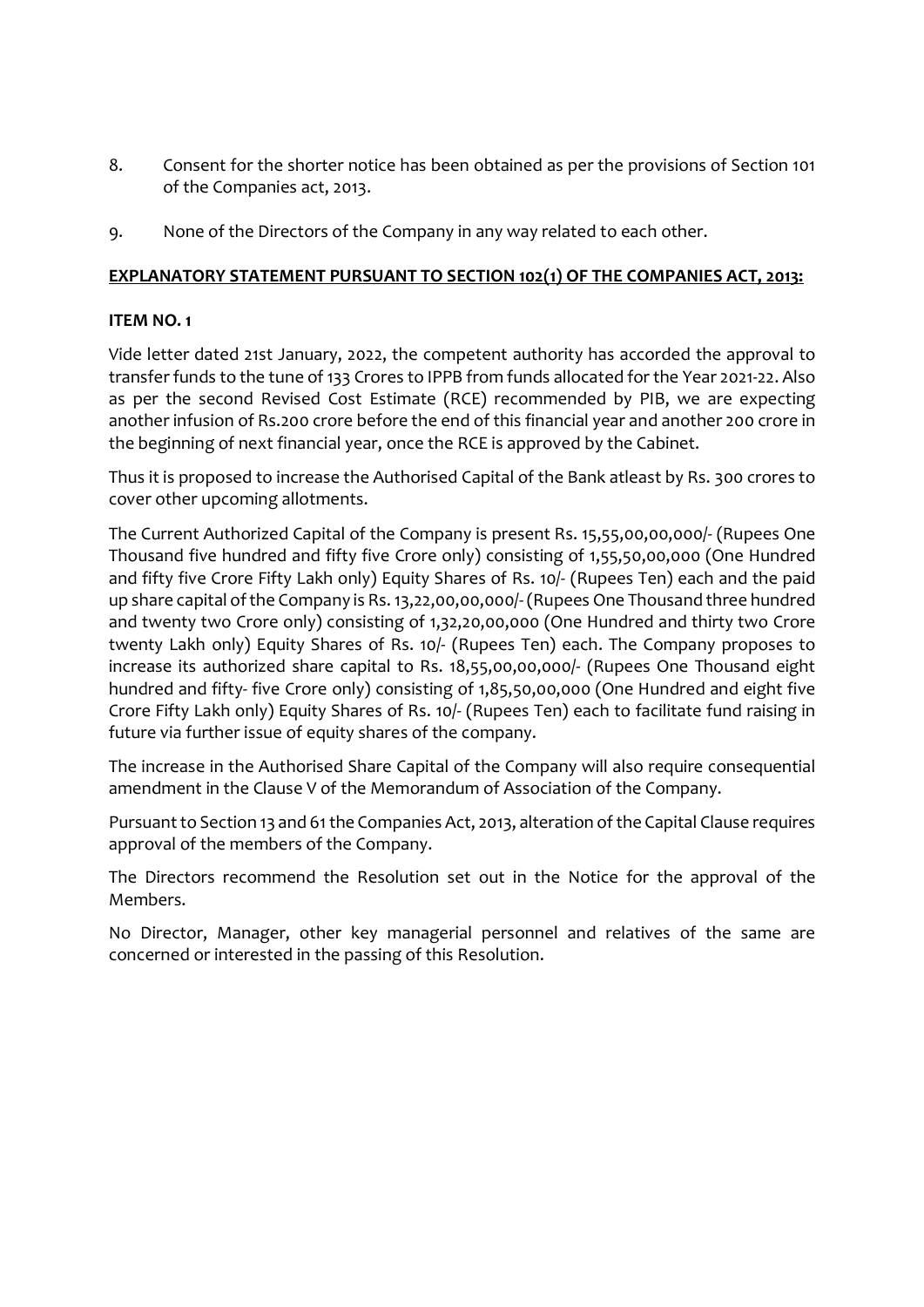#### ITEM NO. 2

RBI vide its letter DOR..GOV.No.S3357/29.92.006/2021-22 dated January 12, 2021 has directed the Bank to ensure that the AoA is in the consonance with the Statutory and regulatory requirements.

Hence it is proposed to delete Article 151b and amend Article 157 of the Articles of association of the Company.

In order to authorize the Board for taking further action and as per the provisions of the Companies Act, 2013, the consent of the members by way of special resolution is required for amending clause in Articles of Association in line with the Companies Act, 2013. Accordingly, the Board of Directors recommends the Item No. 2 as Special Resolutions for approval of the Members.

The proposed altered AOA is available for inspection by the members at the Registered Office of the Company during normal business hours from 10 a.m. to 6 p.m. on all working days, up to and including the date of the Annual General Meeting of the Company and will also be available for inspection at the meeting.

None of the Directors of the Company is deemed to be concerned or interested in the said Resolution except as member of the Company.

> By order of the Board For India post Payments Bank Limited

> > Sd/-

Place: New Delhi Date : 11.02.2022

Priyanka Bhatnagar Company Secretary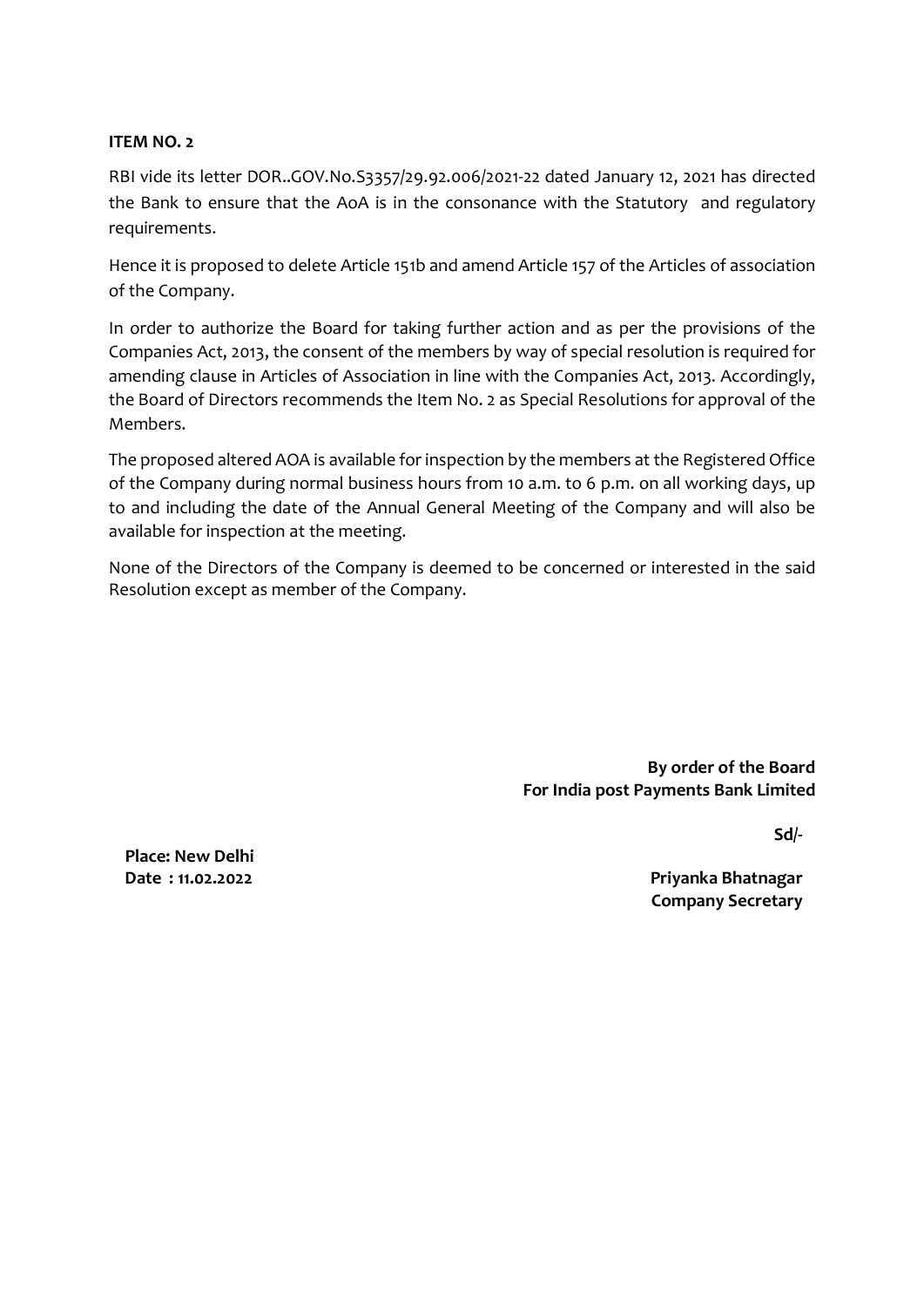# INDIA POST PAYMENTS BANK LIMITED

Registered Office: Post Office, Speed Post Centre Building Market Road New Delhi Central Delhi Dl 110001 IN CIN: U74999DL2016GOI304561

## ATTENDANCE SLIP

# 02<sup>nd</sup> Extra-Ordinary General Meeting on Monday, 07<sup>th</sup> March, 2022

| Registered Folio No. / DP ID - Client ID: |  |
|-------------------------------------------|--|
| Name and Address of the Shareholder       |  |
| Joint holders                             |  |
| No. of Shares                             |  |

I / We hereby record my/our presence at the  $02^{nd}$  Extra- Ordinary General Meeting of the Company held on Monday, 07<sup>th</sup> March, 2022 at Board Room, Second Floor, Speed Post Centre Building, Bhai Veer Singh Marg, New Delhi 110 001 at 11:00 am.

Member's/Proxy's Name in Block Letters Member's/Proxy's Signature

Note: Please fill this Attendance Slip and HAND IT OVER AT THE ENTRANCE OF THE MEETING HALL.

---------------------------------------------------------------------------------------------------------------------------------------------------------- ------------ -------------------------------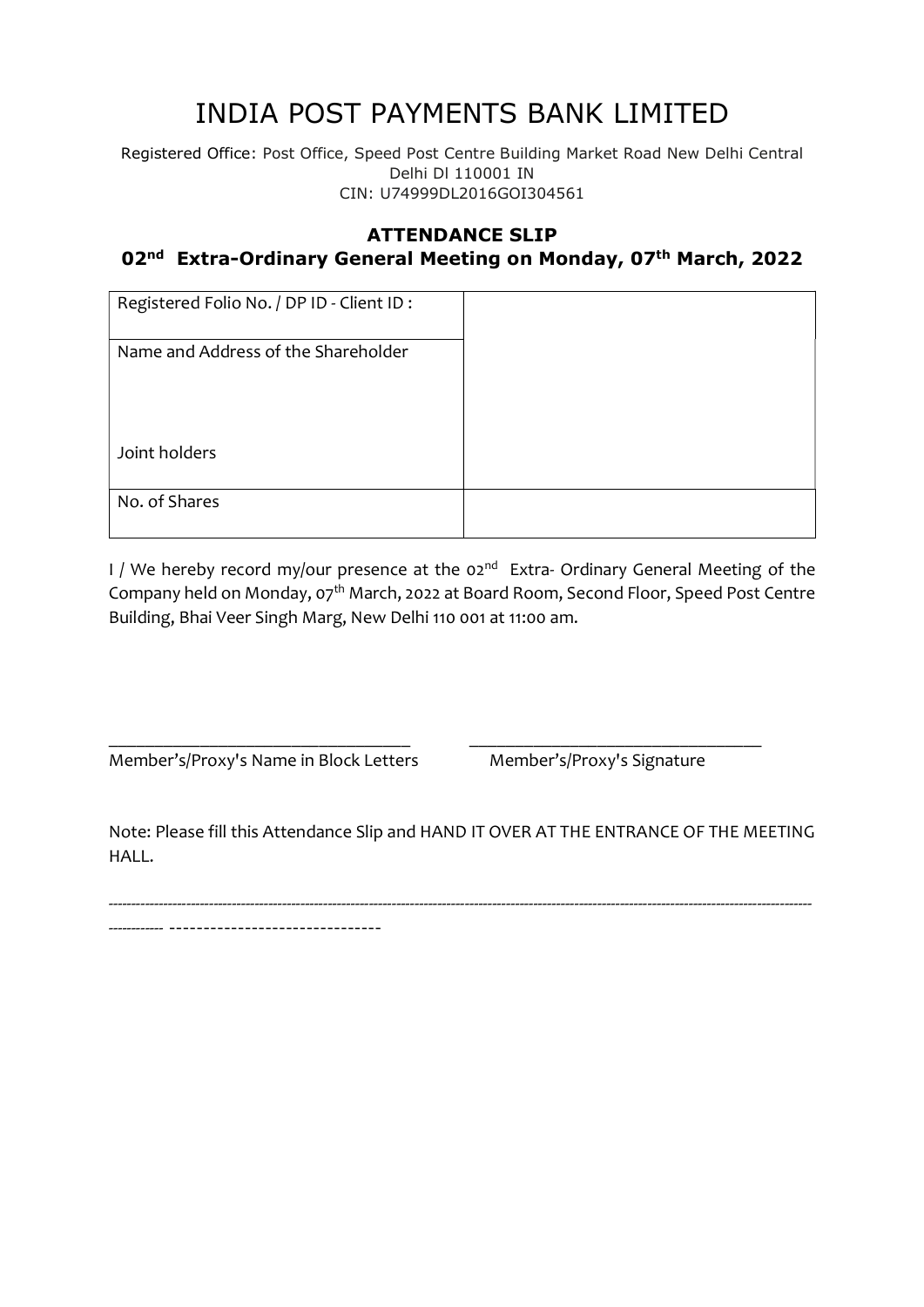# INDIA POST PAYMENTS BANK LIMITED

Registered Office: Post Office, Speed Post Centre Building Market Road New Delhi Central Delhi Dl 110001 IN CIN: U74999DL2016GOI304561

> PROXY FORM - MGT 11 [Proxy form]

[Pursuant to Section 105(6) of the Companies Act, 2013 and Rule 19(3) of the Companies (Management and Administration) Rules, 2014]

### CIN: U74999DL2016GOI304561

Name of the Company: INDIA POST PAYMENTS BANK LIMITED

Registered office: POST OFFICE, SPEED POST CENTRE BUILDING MARKET ROAD NEW DELH

Name of the Member(s):

Registered address:

I/ We being the member of India Post Payments Bank Limited holding ……………. …. shares, hereby appoint

| Address:   |
|------------|
| E-mail Id: |
|            |
|            |
| Address:   |
| E-mail Id: |
|            |

as my/our proxy to attend and vote (on a poll) for me/us and on my/our behalf at 04<sup>th</sup> Annual General Meeting of members of the Company, to be held on 30th October, 2020 at the 10:30 am at Board Room, 2<sup>nd</sup> Floor, Speed Post Centre Building, Bhai Veer Singh Marg, New Delhi 110 001, and at any adjournment thereof in respect of such resolutions as are indicated below: